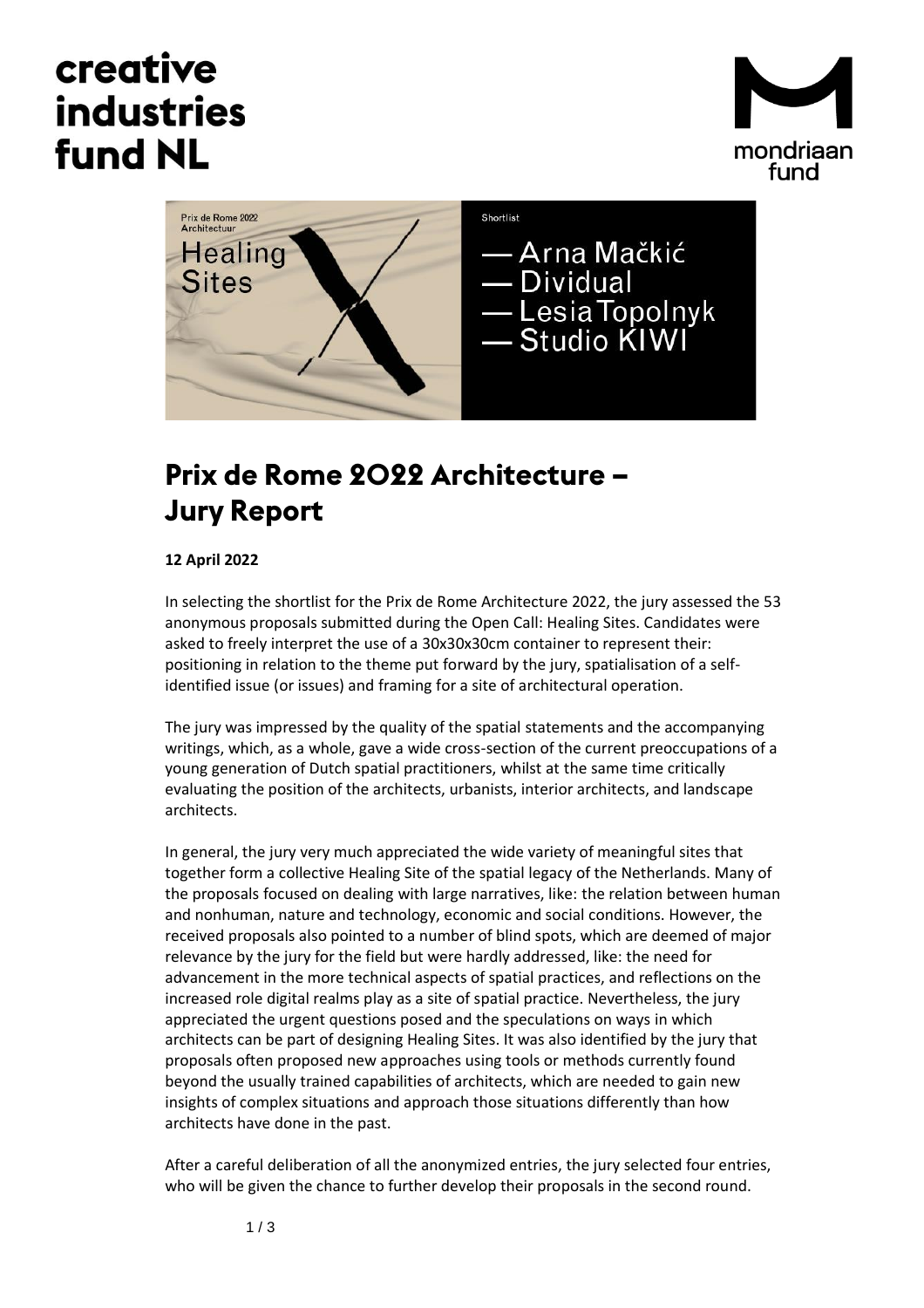creative **industries** fund NL

What made the chosen candidates stand out was their ability to construct a cohesive proposal; merging a relevant and urgent response to the theme with a structured design methodology into a thought provoking site of spatial operation, whilst expressing this in a highly articulate manner in both the written and spatial statement. With their proposal they show how spatial practices can design narratives to be critiques of our time. The jury also is of the opinion that the four proposals show an interesting variety in scale, topic and experimentation, which widen and deepen the scopes of the design field. All in all, the jury is looking forward to the further development of the four healing practices and the results of the final round. Below, in no particular order, the jury's findings:

**Arna Mačkić** calls, with her proposal 'International Centre for Architectural Disaster', on the responsibility of architects to heal the wounds of architectural disasters. The building of the International Criminal Tribunal for the former Yugoslavia in The Hague is redesigned to host a new institution that will heal through restorative justice, a process that focuses on mediation instead of trial. This is done in order to expose the systems behind architectural disasters, to give voice to those affected, to repair the damage, and to generate spatial knowledge resulting in a new architectural movement. The jury praised the original approach where multiple sites could be dealt with through the redesign of a symbolic building. The spatial statement provided a clear proposition and the text was, in the opinion of the jury, beautifully composed, giving a serious critique of where we stand as a profession. The jury reflects that all disasters could potentially be seen as 'architectural' disasters. What would be needed to establish this new healing legal structure and how does this translate in an architectural intervention that dynamically engages different stakeholders?

**Lesia Topolnyk** states with the proposal 'No Innocent Landscape' that the current manmade struggle is inevitably embedded in the landscape. The small mining village of Hrabove is a very apparent site for this, which all of a sudden became of national importance to the Dutch, irrespective of geographical borders, due to the MH17 tragedy. The jury was very much impressed by the choice of a site that holds extreme relevance to the central topic of 'guilty landscapes' and how it is gathering traces and fragments of the different forces at play: from the downing of the aeroplane to the illegal mining activities in the region. This strong conceptual approach is reflected in the spatial statement, that shows equally artistic quality, through layered use of audio and video, and a sensitivity to historical events. The jury underlines that design can act as a spatial language revealing invisible processes and questioning a healing way forward. How can the proposal go beyond an autonomous artistic intervention and activate the forensic research to heal all those connected to the site?

**Studio KIWI**, a collaboration between **Kim Kool** and **Willemijn van Manen**, addresses the mistrust by the people of the Dutch government in the aftermath of the toeslagenaffaire. In the face of climate change, which can only be tackled if "we stand together", the project 'Grounds of [In]justice' identifies the need for a restoration of trust. As a gesture of reconciliation by the government, Studio KIWI proposes to start a healing process by reconsidering the design of the twenty-one counters of the Belastingdienst. The jury appreciated the layered approach in which social issues were carefully connected to physical architecture and where the healing is sought on both a material and systematic level. In addition, the jury praised the imaginary expression of the proposal in the images and the spatial statement, showing the artistic capabilities of the candidates. How can the proposed sites become part of a healing process beyond being spaces of contemplation, but as spatially performative and activating in restoring trust in our fiscal services?

**Dividual**, consisting of **Andrea Bit** and **Maciej Wieczorkowski**, focuses on the topic of colonialism on our home turf centred around the so called 'Colonies of Benevolence',